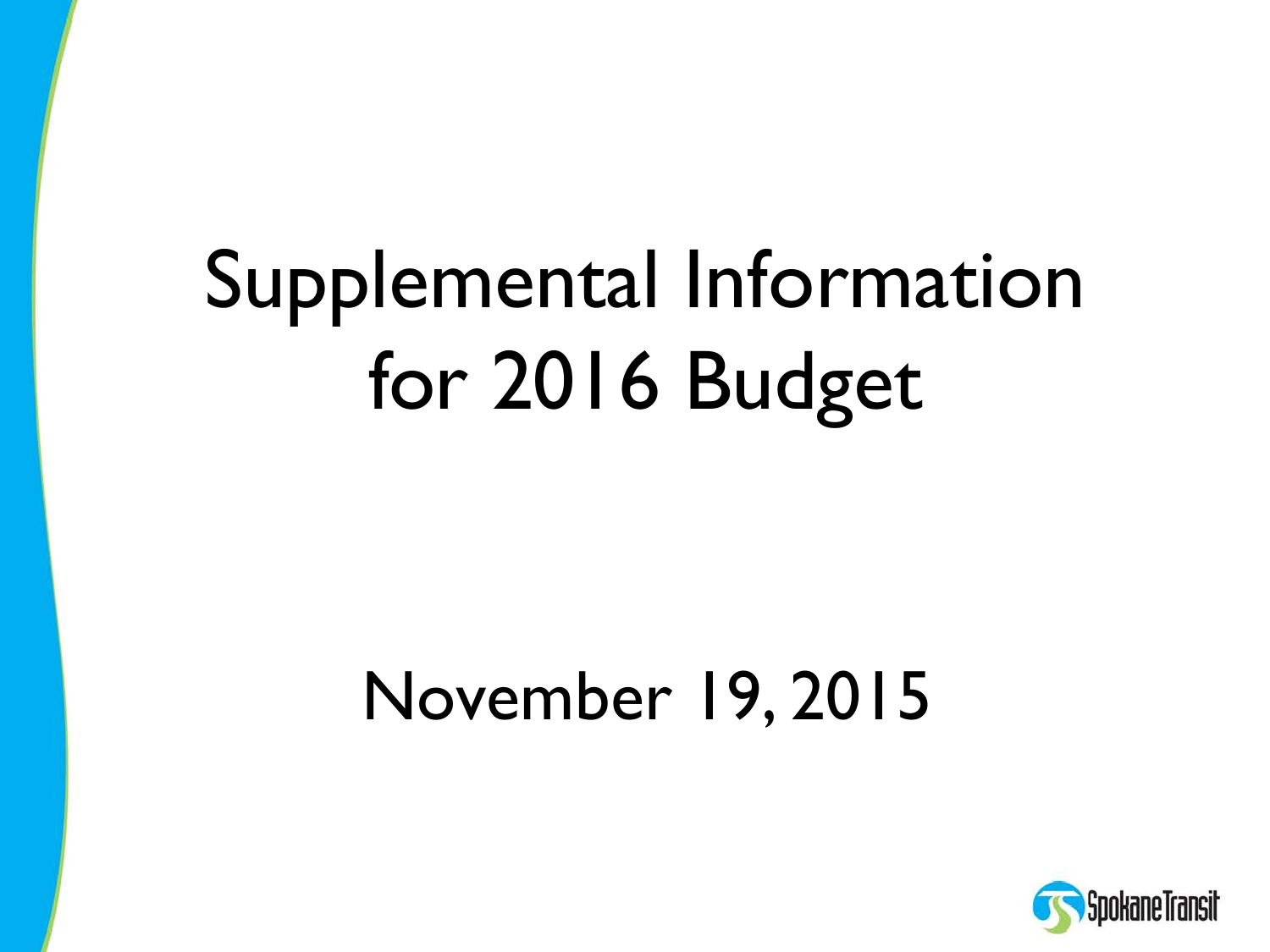## Table of Contents

Key Indicators of 2016 Budget Staffing for 2016 Budget

Page 1 Page 2

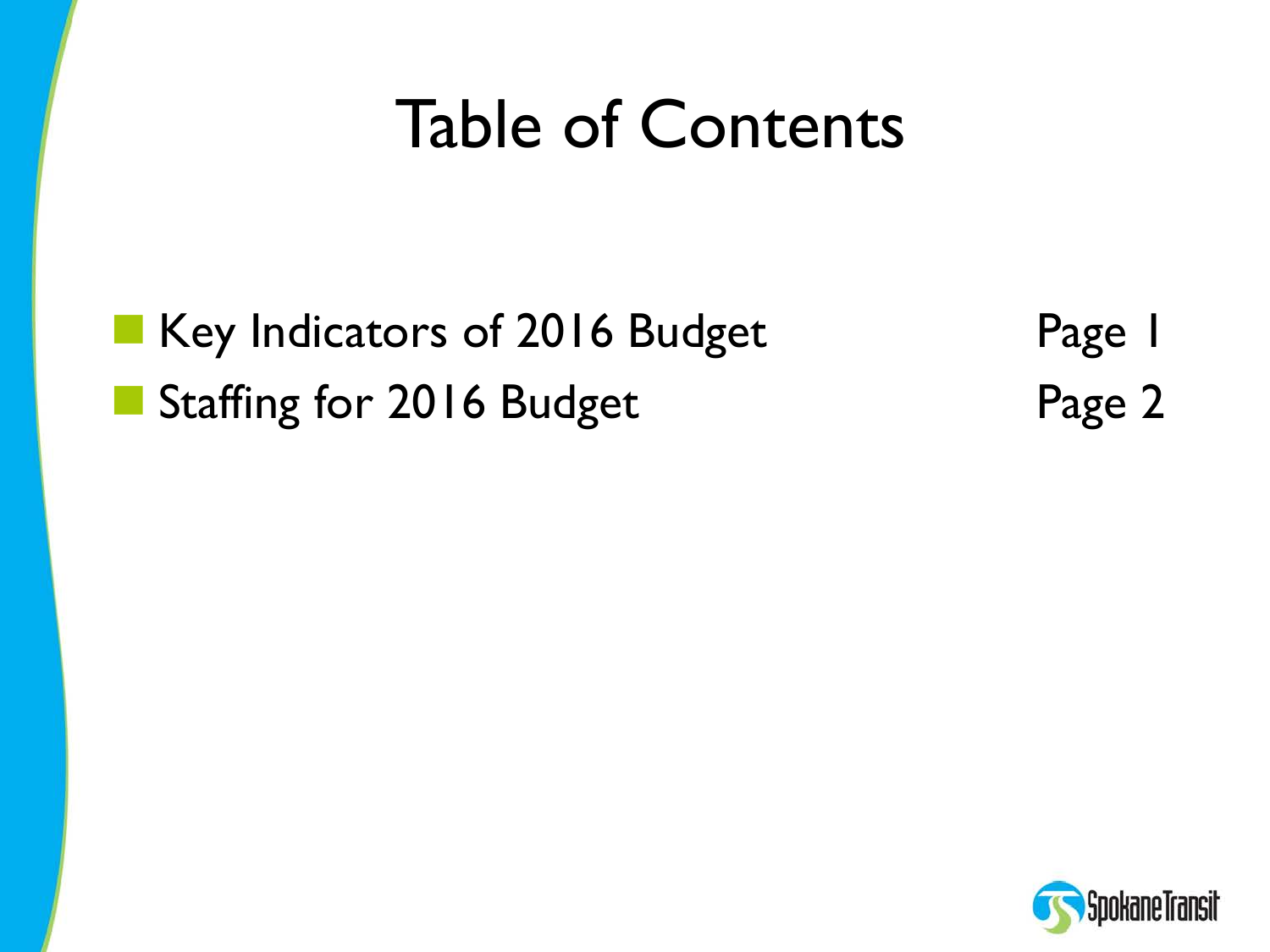#### **SPOKANE TRANSIT Key Indicators of 2016 Final Proposed Budget**

| 2015 Budget %<br>2014 Actual %<br><b>2016 Final</b><br><b>Proposed Budget</b><br>2015 Budget<br><b>Change</b><br>2014 Actual<br><b>Change</b><br><b>Fixed Route Bus Service</b><br>$-1.3%$<br>$9.0\%$<br><b>Operating Expense (Unallocated)</b><br>\$42,917,630<br>\$43,474,273<br>\$39,362,588<br><b>Revenue Hours</b><br>401,385<br>402,126<br>$-0.2%$<br>392,087<br>2.4%<br>11,309,333<br>$-1.9%$<br>11,324,434<br>$-2.1%$<br>Passengers<br>11,092,000<br><b>Revenue Miles</b><br>5,583,342<br>5,554,378<br>$-0.5%$<br>5,446,828<br>2.0%<br>2.7%<br><b>Farebox Revenue</b><br>\$9,265,551<br>\$9,126,979<br>1.5%<br>\$9,019,785<br>2.8%<br>$-5.8%$<br><b>Farebox Recovery Ratio (Unallocated)</b><br>21.6%<br>21.0%<br>22.9%<br>4.9%<br>\$0.84<br>\$0.81<br>3.5%<br>\$0.80<br><b>Average Fare</b><br>11.3%<br><b>Cost per Passenger</b><br>\$3.87<br>\$3.84<br>0.7%<br>\$3.48<br><b>Operating Cost per Revenue Hour (Unallocated)</b><br>\$106.92<br>\$108.11<br>$-1.1%$<br>\$100.39<br>6.5%<br>6.9%<br>\$7.73<br>\$7.79<br>$-0.8%$<br>\$7.23<br><b>Operating Cost per Revenue Mile (Unallocated)</b><br>143<br>148<br><b>Passenger Vehicles</b><br>143<br>$0.0\%$<br>$-3.4%$<br><b>Paratransit Service</b><br><b>Operating Expense (Unallocated)</b><br>\$12,029,757<br>$-0.6%$<br>10.1%<br>\$11,953,424<br>\$10,856,734<br><b>Revenue Hours</b><br>151,981<br>153,693<br>$-1.1%$<br>$-5.3%$<br>160,503<br>430,492<br>446,117<br>$-3.5%$<br>475,171<br>$-9.4%$<br><b>Passengers</b><br><b>Revenue Miles</b><br>2,708,826<br>13.5%<br>2,387,519<br>2,462,003<br>10.0%<br>$2.6\%$<br>\$651,460<br>\$642,004<br>1.5%<br>\$634,992<br><b>Farebox Revenue</b><br>2.1%<br><b>Farebox Recovery Ratio (Unallocated)</b><br>5.4%<br>5.3%<br>5.8%<br>$-6.8%$<br>\$1.51<br>\$1.44<br>5.2%<br>\$1.34<br>13.2% |
|-------------------------------------------------------------------------------------------------------------------------------------------------------------------------------------------------------------------------------------------------------------------------------------------------------------------------------------------------------------------------------------------------------------------------------------------------------------------------------------------------------------------------------------------------------------------------------------------------------------------------------------------------------------------------------------------------------------------------------------------------------------------------------------------------------------------------------------------------------------------------------------------------------------------------------------------------------------------------------------------------------------------------------------------------------------------------------------------------------------------------------------------------------------------------------------------------------------------------------------------------------------------------------------------------------------------------------------------------------------------------------------------------------------------------------------------------------------------------------------------------------------------------------------------------------------------------------------------------------------------------------------------------------------------------------------------------------------------------------------------------------------------------------------------------------|
|                                                                                                                                                                                                                                                                                                                                                                                                                                                                                                                                                                                                                                                                                                                                                                                                                                                                                                                                                                                                                                                                                                                                                                                                                                                                                                                                                                                                                                                                                                                                                                                                                                                                                                                                                                                                       |
|                                                                                                                                                                                                                                                                                                                                                                                                                                                                                                                                                                                                                                                                                                                                                                                                                                                                                                                                                                                                                                                                                                                                                                                                                                                                                                                                                                                                                                                                                                                                                                                                                                                                                                                                                                                                       |
|                                                                                                                                                                                                                                                                                                                                                                                                                                                                                                                                                                                                                                                                                                                                                                                                                                                                                                                                                                                                                                                                                                                                                                                                                                                                                                                                                                                                                                                                                                                                                                                                                                                                                                                                                                                                       |
|                                                                                                                                                                                                                                                                                                                                                                                                                                                                                                                                                                                                                                                                                                                                                                                                                                                                                                                                                                                                                                                                                                                                                                                                                                                                                                                                                                                                                                                                                                                                                                                                                                                                                                                                                                                                       |
|                                                                                                                                                                                                                                                                                                                                                                                                                                                                                                                                                                                                                                                                                                                                                                                                                                                                                                                                                                                                                                                                                                                                                                                                                                                                                                                                                                                                                                                                                                                                                                                                                                                                                                                                                                                                       |
|                                                                                                                                                                                                                                                                                                                                                                                                                                                                                                                                                                                                                                                                                                                                                                                                                                                                                                                                                                                                                                                                                                                                                                                                                                                                                                                                                                                                                                                                                                                                                                                                                                                                                                                                                                                                       |
|                                                                                                                                                                                                                                                                                                                                                                                                                                                                                                                                                                                                                                                                                                                                                                                                                                                                                                                                                                                                                                                                                                                                                                                                                                                                                                                                                                                                                                                                                                                                                                                                                                                                                                                                                                                                       |
|                                                                                                                                                                                                                                                                                                                                                                                                                                                                                                                                                                                                                                                                                                                                                                                                                                                                                                                                                                                                                                                                                                                                                                                                                                                                                                                                                                                                                                                                                                                                                                                                                                                                                                                                                                                                       |
|                                                                                                                                                                                                                                                                                                                                                                                                                                                                                                                                                                                                                                                                                                                                                                                                                                                                                                                                                                                                                                                                                                                                                                                                                                                                                                                                                                                                                                                                                                                                                                                                                                                                                                                                                                                                       |
|                                                                                                                                                                                                                                                                                                                                                                                                                                                                                                                                                                                                                                                                                                                                                                                                                                                                                                                                                                                                                                                                                                                                                                                                                                                                                                                                                                                                                                                                                                                                                                                                                                                                                                                                                                                                       |
|                                                                                                                                                                                                                                                                                                                                                                                                                                                                                                                                                                                                                                                                                                                                                                                                                                                                                                                                                                                                                                                                                                                                                                                                                                                                                                                                                                                                                                                                                                                                                                                                                                                                                                                                                                                                       |
|                                                                                                                                                                                                                                                                                                                                                                                                                                                                                                                                                                                                                                                                                                                                                                                                                                                                                                                                                                                                                                                                                                                                                                                                                                                                                                                                                                                                                                                                                                                                                                                                                                                                                                                                                                                                       |
|                                                                                                                                                                                                                                                                                                                                                                                                                                                                                                                                                                                                                                                                                                                                                                                                                                                                                                                                                                                                                                                                                                                                                                                                                                                                                                                                                                                                                                                                                                                                                                                                                                                                                                                                                                                                       |
|                                                                                                                                                                                                                                                                                                                                                                                                                                                                                                                                                                                                                                                                                                                                                                                                                                                                                                                                                                                                                                                                                                                                                                                                                                                                                                                                                                                                                                                                                                                                                                                                                                                                                                                                                                                                       |
|                                                                                                                                                                                                                                                                                                                                                                                                                                                                                                                                                                                                                                                                                                                                                                                                                                                                                                                                                                                                                                                                                                                                                                                                                                                                                                                                                                                                                                                                                                                                                                                                                                                                                                                                                                                                       |
|                                                                                                                                                                                                                                                                                                                                                                                                                                                                                                                                                                                                                                                                                                                                                                                                                                                                                                                                                                                                                                                                                                                                                                                                                                                                                                                                                                                                                                                                                                                                                                                                                                                                                                                                                                                                       |
|                                                                                                                                                                                                                                                                                                                                                                                                                                                                                                                                                                                                                                                                                                                                                                                                                                                                                                                                                                                                                                                                                                                                                                                                                                                                                                                                                                                                                                                                                                                                                                                                                                                                                                                                                                                                       |
|                                                                                                                                                                                                                                                                                                                                                                                                                                                                                                                                                                                                                                                                                                                                                                                                                                                                                                                                                                                                                                                                                                                                                                                                                                                                                                                                                                                                                                                                                                                                                                                                                                                                                                                                                                                                       |
|                                                                                                                                                                                                                                                                                                                                                                                                                                                                                                                                                                                                                                                                                                                                                                                                                                                                                                                                                                                                                                                                                                                                                                                                                                                                                                                                                                                                                                                                                                                                                                                                                                                                                                                                                                                                       |
|                                                                                                                                                                                                                                                                                                                                                                                                                                                                                                                                                                                                                                                                                                                                                                                                                                                                                                                                                                                                                                                                                                                                                                                                                                                                                                                                                                                                                                                                                                                                                                                                                                                                                                                                                                                                       |
|                                                                                                                                                                                                                                                                                                                                                                                                                                                                                                                                                                                                                                                                                                                                                                                                                                                                                                                                                                                                                                                                                                                                                                                                                                                                                                                                                                                                                                                                                                                                                                                                                                                                                                                                                                                                       |
| <b>Average Fare</b>                                                                                                                                                                                                                                                                                                                                                                                                                                                                                                                                                                                                                                                                                                                                                                                                                                                                                                                                                                                                                                                                                                                                                                                                                                                                                                                                                                                                                                                                                                                                                                                                                                                                                                                                                                                   |
| <b>Cost per Passenger</b><br>\$27.77<br>\$26.97<br>3.0%<br>\$22.85<br>21.5%                                                                                                                                                                                                                                                                                                                                                                                                                                                                                                                                                                                                                                                                                                                                                                                                                                                                                                                                                                                                                                                                                                                                                                                                                                                                                                                                                                                                                                                                                                                                                                                                                                                                                                                           |
| <b>Operating Cost per Revenue Hour (Unallocated)</b><br>\$78.65<br>\$78.27<br>0.5%<br>\$67.64<br>16.3%                                                                                                                                                                                                                                                                                                                                                                                                                                                                                                                                                                                                                                                                                                                                                                                                                                                                                                                                                                                                                                                                                                                                                                                                                                                                                                                                                                                                                                                                                                                                                                                                                                                                                                |
| <b>Operating Cost per Revenue Mile (Unallocated)</b><br>\$4.41<br>\$5.04<br>$-12.4%$<br>\$4.41<br>0.1%                                                                                                                                                                                                                                                                                                                                                                                                                                                                                                                                                                                                                                                                                                                                                                                                                                                                                                                                                                                                                                                                                                                                                                                                                                                                                                                                                                                                                                                                                                                                                                                                                                                                                                |
| <b>Passenger Vehicles (Directly Operated)</b><br>70<br>70<br>$0.0\%$<br>81<br>$-13.6%$                                                                                                                                                                                                                                                                                                                                                                                                                                                                                                                                                                                                                                                                                                                                                                                                                                                                                                                                                                                                                                                                                                                                                                                                                                                                                                                                                                                                                                                                                                                                                                                                                                                                                                                |
| 38<br>38<br>58<br>$0.0\%$<br>$-34.5%$<br>Passenger Vehicles (Contracted) (exc. 11 SUV)                                                                                                                                                                                                                                                                                                                                                                                                                                                                                                                                                                                                                                                                                                                                                                                                                                                                                                                                                                                                                                                                                                                                                                                                                                                                                                                                                                                                                                                                                                                                                                                                                                                                                                                |
|                                                                                                                                                                                                                                                                                                                                                                                                                                                                                                                                                                                                                                                                                                                                                                                                                                                                                                                                                                                                                                                                                                                                                                                                                                                                                                                                                                                                                                                                                                                                                                                                                                                                                                                                                                                                       |
| <b>Vanpool Service</b>                                                                                                                                                                                                                                                                                                                                                                                                                                                                                                                                                                                                                                                                                                                                                                                                                                                                                                                                                                                                                                                                                                                                                                                                                                                                                                                                                                                                                                                                                                                                                                                                                                                                                                                                                                                |
| \$870,447<br>$-19.5%$<br>$-6.7%$<br><b>Operating Expense (Unallocated)</b><br>\$701,084<br>\$751,088                                                                                                                                                                                                                                                                                                                                                                                                                                                                                                                                                                                                                                                                                                                                                                                                                                                                                                                                                                                                                                                                                                                                                                                                                                                                                                                                                                                                                                                                                                                                                                                                                                                                                                  |
| <b>Revenue Hours (excludes SUV)</b><br>37,277<br>7.9%<br>1.7%<br>34,548<br>36,651                                                                                                                                                                                                                                                                                                                                                                                                                                                                                                                                                                                                                                                                                                                                                                                                                                                                                                                                                                                                                                                                                                                                                                                                                                                                                                                                                                                                                                                                                                                                                                                                                                                                                                                     |
| Passengers (excludes SUV)<br>257,080<br>272,725<br>$-5.7%$<br>246,331<br>4.4%                                                                                                                                                                                                                                                                                                                                                                                                                                                                                                                                                                                                                                                                                                                                                                                                                                                                                                                                                                                                                                                                                                                                                                                                                                                                                                                                                                                                                                                                                                                                                                                                                                                                                                                         |
| 5.1%<br><b>Revenue Miles (excludes SUV)</b><br>1,233,984<br>1,295,584<br>$-4.8%$<br>1,174,536                                                                                                                                                                                                                                                                                                                                                                                                                                                                                                                                                                                                                                                                                                                                                                                                                                                                                                                                                                                                                                                                                                                                                                                                                                                                                                                                                                                                                                                                                                                                                                                                                                                                                                         |
| 20.9%<br><b>Farebox Revenue</b><br>\$858,053<br>\$804,895<br>6.6%<br>\$709,604                                                                                                                                                                                                                                                                                                                                                                                                                                                                                                                                                                                                                                                                                                                                                                                                                                                                                                                                                                                                                                                                                                                                                                                                                                                                                                                                                                                                                                                                                                                                                                                                                                                                                                                        |
| $0.0\%$<br><b>Passenger Vehicles (includes SUV)</b><br>133<br>133<br>$0.0\%$<br>133                                                                                                                                                                                                                                                                                                                                                                                                                                                                                                                                                                                                                                                                                                                                                                                                                                                                                                                                                                                                                                                                                                                                                                                                                                                                                                                                                                                                                                                                                                                                                                                                                                                                                                                   |
| <b>Financial Summary Highlights</b>                                                                                                                                                                                                                                                                                                                                                                                                                                                                                                                                                                                                                                                                                                                                                                                                                                                                                                                                                                                                                                                                                                                                                                                                                                                                                                                                                                                                                                                                                                                                                                                                                                                                                                                                                                   |
| \$50,315,522<br>\$48,376,901<br>\$47,848,933<br>5.2%<br><b>Sales Tax Revenues</b><br>4.0%                                                                                                                                                                                                                                                                                                                                                                                                                                                                                                                                                                                                                                                                                                                                                                                                                                                                                                                                                                                                                                                                                                                                                                                                                                                                                                                                                                                                                                                                                                                                                                                                                                                                                                             |
| 7,749,576<br>$-0.5%$<br>\$8,221,035<br>Federal Preventive Maintenance & Other Fed Grants<br>7,713,096<br>$-6.2\%$                                                                                                                                                                                                                                                                                                                                                                                                                                                                                                                                                                                                                                                                                                                                                                                                                                                                                                                                                                                                                                                                                                                                                                                                                                                                                                                                                                                                                                                                                                                                                                                                                                                                                     |
| \$70,212,909<br>2.0%<br>\$68,791,728<br>2.1%<br><b>Total Revenues (Exc. Capital)</b><br>\$68,808,292                                                                                                                                                                                                                                                                                                                                                                                                                                                                                                                                                                                                                                                                                                                                                                                                                                                                                                                                                                                                                                                                                                                                                                                                                                                                                                                                                                                                                                                                                                                                                                                                                                                                                                  |
| \$65,203,023<br>10.7%<br>\$65,568,565<br>$-0.6%$<br>\$58,893,096<br><b>Total Operating Expense</b>                                                                                                                                                                                                                                                                                                                                                                                                                                                                                                                                                                                                                                                                                                                                                                                                                                                                                                                                                                                                                                                                                                                                                                                                                                                                                                                                                                                                                                                                                                                                                                                                                                                                                                    |
| <b>Fleet Replacement Allocation</b><br>1,574,724<br>\$6,252,791                                                                                                                                                                                                                                                                                                                                                                                                                                                                                                                                                                                                                                                                                                                                                                                                                                                                                                                                                                                                                                                                                                                                                                                                                                                                                                                                                                                                                                                                                                                                                                                                                                                                                                                                       |
| <b>Local Capital Investment</b><br>11,073,373<br>\$15,053,313<br>$-26.4%$<br>\$6,732,728<br>64.5%                                                                                                                                                                                                                                                                                                                                                                                                                                                                                                                                                                                                                                                                                                                                                                                                                                                                                                                                                                                                                                                                                                                                                                                                                                                                                                                                                                                                                                                                                                                                                                                                                                                                                                     |
| <b>Total Capital Expense</b><br>\$14,604,009<br>\$18,648,333<br>$-21.7%$<br>\$11,286,027<br>29.4%                                                                                                                                                                                                                                                                                                                                                                                                                                                                                                                                                                                                                                                                                                                                                                                                                                                                                                                                                                                                                                                                                                                                                                                                                                                                                                                                                                                                                                                                                                                                                                                                                                                                                                     |
| <b>Cooperative Street Projects</b><br>\$0<br>\$0<br>\$122,333<br>$-100.0\%$                                                                                                                                                                                                                                                                                                                                                                                                                                                                                                                                                                                                                                                                                                                                                                                                                                                                                                                                                                                                                                                                                                                                                                                                                                                                                                                                                                                                                                                                                                                                                                                                                                                                                                                           |
| <b>Decrease in Cash</b><br>7,638,211<br>\$18,066,376                                                                                                                                                                                                                                                                                                                                                                                                                                                                                                                                                                                                                                                                                                                                                                                                                                                                                                                                                                                                                                                                                                                                                                                                                                                                                                                                                                                                                                                                                                                                                                                                                                                                                                                                                  |
| \$2,872,310<br><b>Increase in Cash</b>                                                                                                                                                                                                                                                                                                                                                                                                                                                                                                                                                                                                                                                                                                                                                                                                                                                                                                                                                                                                                                                                                                                                                                                                                                                                                                                                                                                                                                                                                                                                                                                                                                                                                                                                                                |

**NOTE:**

**Unallocated expenses exclude Administrative and Plaza costs.**